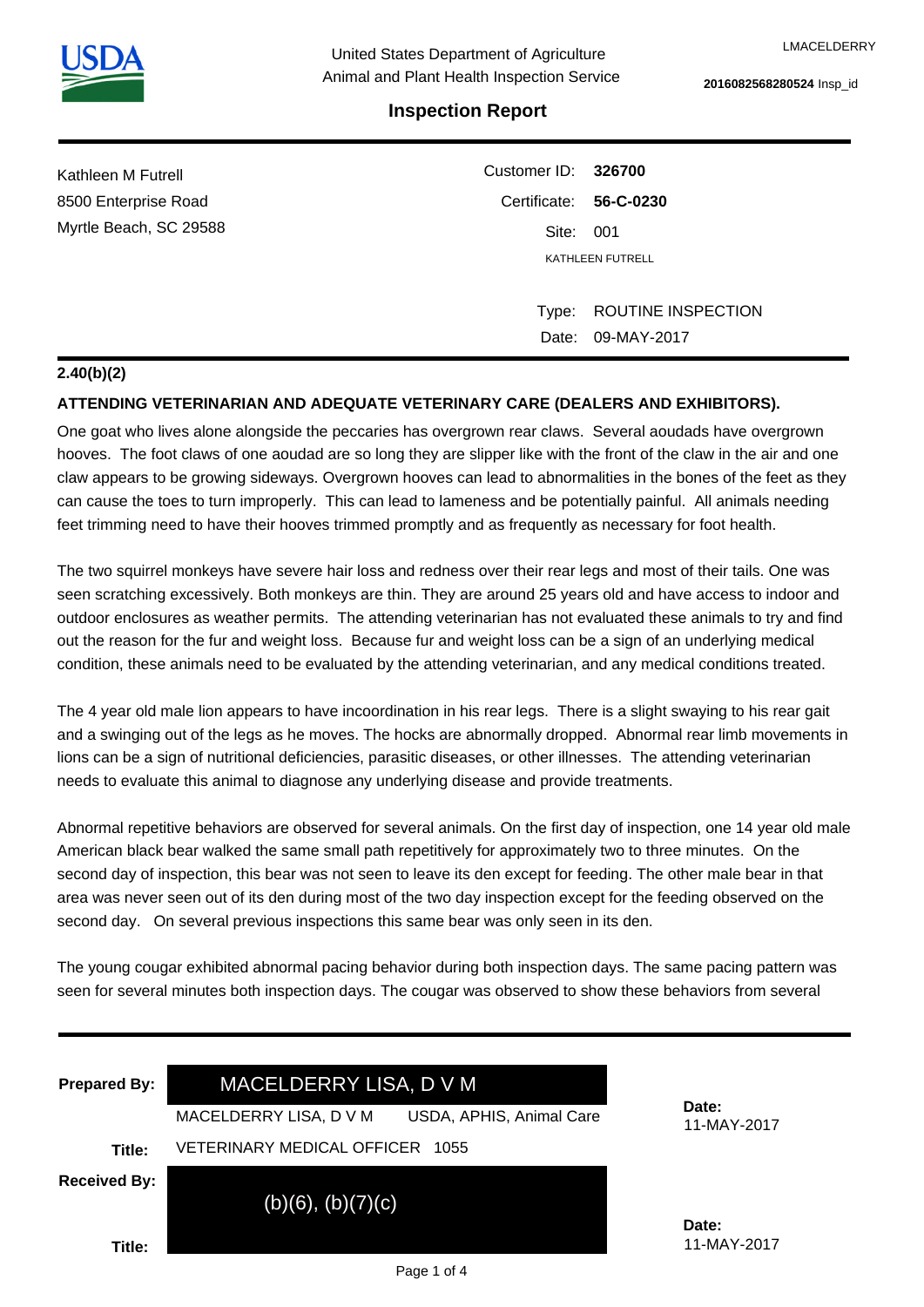

### **Inspection Report**

positions both within and out of the animal's sight. Her behavior was recorded on day one at 15:35 and day two at 17:37.

A male and a female hamadryas baboon housed in adjacent but separate enclosures both showed some repetitive behaviors. On the first inspection day, the male was closed into his smaller enclosure and continuously circled. The female is in estrus as evidenced by sexual swellings, and these animals are not paired to breed. On the second day of inspection, the male baboon had access to the larger cage, but still repeatedly circled and made a figure eight pacing pattern on the raised wooden boards at one end of the bigger enclosure. This pattern was only interrupted when humans came into his line of sight, and resumed once they left his view. The female baboon repetitively swayed back and forth on all fours in one spot on the floor of the enclosure for over 4 minutes. Then she stopped momentarily, then resumed the swaying. Her behavior was recorded at two time periods (15:49 and 16:55).

Abnormal behavior patterns can be indicative of physical or psychological issues that may require medical treatment or habitat/husbandry modification, and must be evaluated by the attending veterinarian in order to receive appropriate treatment and management. Medical treatments, including routine care, should be documented.

The attending veterinarian came during the inspection and briefly looked at the lion, baboons, two bears and squirrel monkeys. The cited veterinary care issues were outlined for the attending veterinarian.

Hoof trims need to be corrected by 6-2-17. All other items to be corrected by 6-16-17.

#### **3.125(a)**

### **FACILITIES, GENERAL.**

Several animal enclosures have items in need of repair or replacement. These include: rotting boards under the roof edge of the Patagonian cavies' shelter with exposed nails; chewed boards at bottom edge of the Patagonian cavies' shelter; a metal feeder for peccaries with a hole at one end with rough edges; eroded boards at base of peccaries shelter; loose boards hanging from roof in African crested porcupines' enclosure; inadequately covered gap in bison enclosure gate with pointed edges on piece of fencing; gap in gate leading to enclosure for exhibit camel; wire points sticking out in the fox shift gate opening.

All items to be corrected by 6-16-17

| <b>Prepared By:</b> | MACELDERRY LISA, D V M<br>USDA, APHIS, Animal Care<br>MACELDERRY LISA, D V M | Date:<br>11-MAY-2017 |
|---------------------|------------------------------------------------------------------------------|----------------------|
| Title:              | VETERINARY MEDICAL OFFICER<br>1055                                           |                      |
| <b>Received By:</b> | $(b)(6)$ , $(b)(7)(c)$                                                       | Date:                |
| Title:              |                                                                              | 11-MAY-2017          |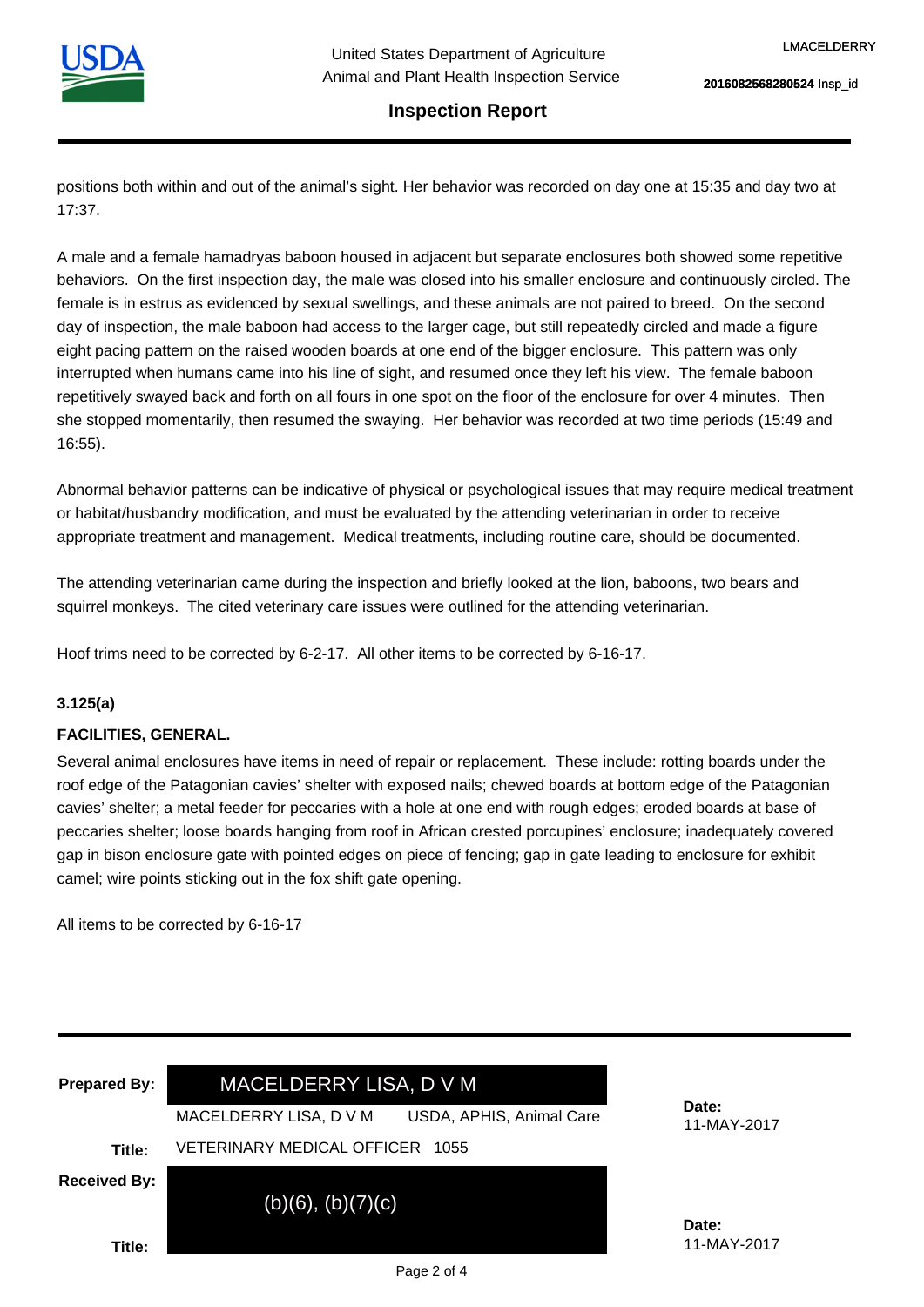

## **Inspection Report**

#### **3.128**

## **SPACE REQUIREMENTS.**

The space for each of 3 American black bears is insufficient to make normal postural and social adjustments for this species. American black bears have large ranges in the wild, and require exercise which includes walking and climbing. They also use pools of water to soak, play, and provide cooling. The enclosures for the two 14 year old males are two adjacent enclosures approximately 15 feet by 23 feet each(including the den), with a height of six feet 10 inches. Although the enclosures have a natural earth substrate to promote digging, and could be opened to access additional space with increased height and a shallow water feature suitable for splashing, the access is apportioned between each of the two bears and two tigers, and therefore limited. The bears have few provisions for exercise, particularly regarding any substantive walking beyond about 5 or 6 strides in any direction, and no provisions for climbing, other than on top of the den box, which provides little overhead space. One bear was observed on top of his den box and when he was standing on it, his head and back were against the ceiling of the covered enclosure. This same bear was observed to engage in repetitive pacing on the first day of inspection. On the second day of inspection the other bear stood on its hind legs to scratch its back on a small metal pole. Although he could stand, his posture was curved and he could not extend completely.

The female bear is housed in a similar enclosure, and unlike the two males, has access to both halves of the enclosure, for a total enclosure size of about 30 feet by 23 feet (and two shift areas of approximately 12 feet by 12 feet), with a height of six feet 10 inches. . In addition to the same height restriction and lack of climbing provisions as described above, this bear also lacks access to space with additional height and lacks a water feature. Because the female bear is approximately 22 years old, provisions for varied exercise options that include water activities and climbing are especially important in order to preserve muscle tone and joint function in this older animal, as well as to preserve behavioral health.

The two cougar enclosures are also covered top enclosures with a height of approximately seven feet. While the cats are able to rest on an elevated surface by jumping on top of their den boxes, there is insufficient height and no provisions for substantive climbing in these enclosures. Climbing is a species typical activity that constitutes a normal postural adjustment for cougars.

All of the enclosures need to be of adequate size to allow the contained animals to make all normal postural adjustments. This includes space to walk, climb, and stretch to a completely extended upright position. The bear enclosures also need to have water features for species typical exercise and thermoregulation.

To be corrected by 6-1-19.

| <b>Prepared By:</b> | MACELDERRY LISA, D V M<br>USDA, APHIS, Animal Care<br>MACELDERRY LISA, D V M | Date:<br>11-MAY-2017 |
|---------------------|------------------------------------------------------------------------------|----------------------|
| Title:              | VETERINARY MEDICAL OFFICER<br>1055                                           |                      |
| <b>Received By:</b> | $(b)(6)$ , $(b)(7)(c)$                                                       | Date:<br>11-MAY-2017 |
| Title:              |                                                                              |                      |